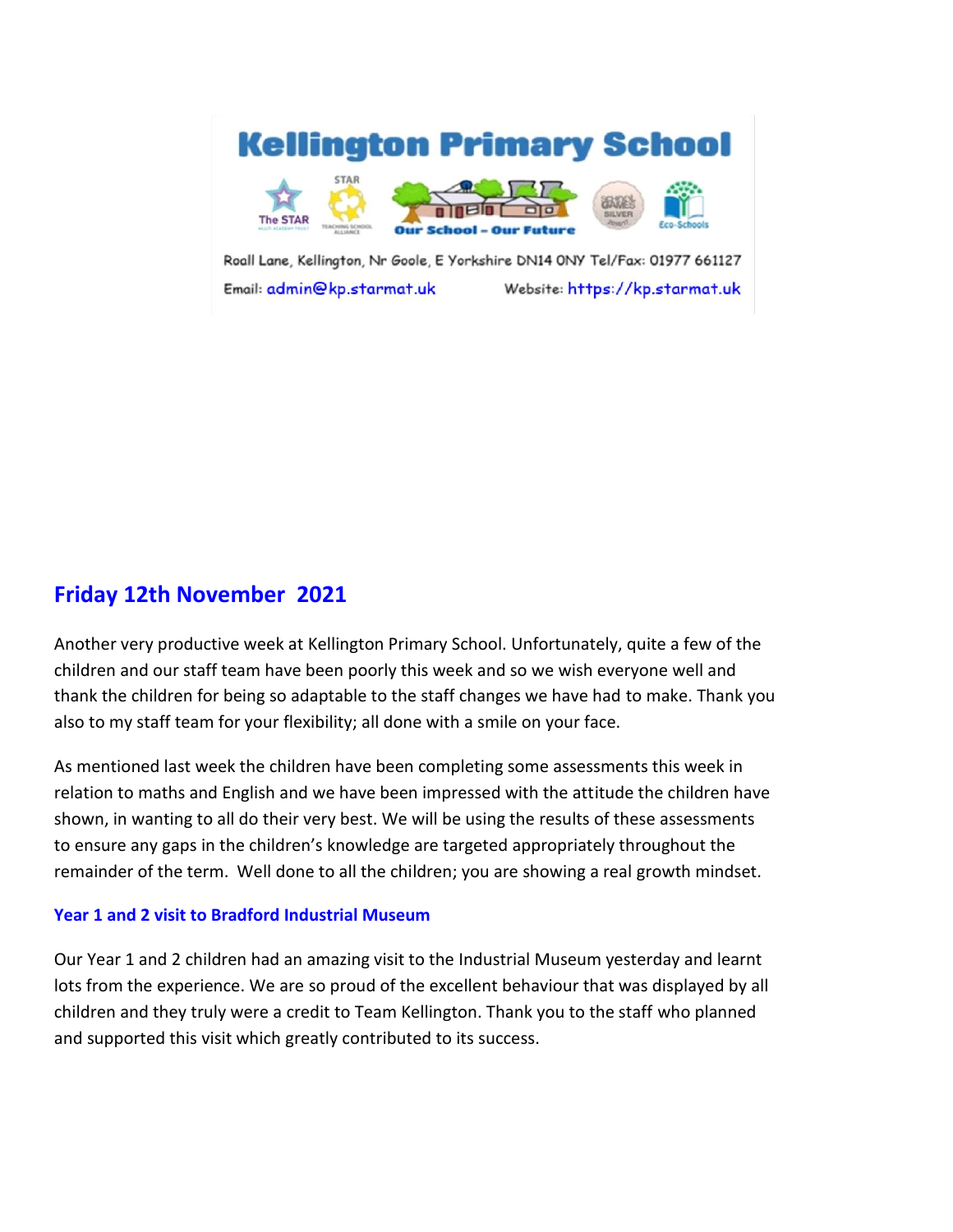







# **PTA**

**Our Christmas Fair is from 3.30pm on Friday 26th November**. As you will see from the flyer your child will have brought home tonight, this is going to be a fabulous event. We do hope you will be able to support us and have some early Christmas fun with us. It really is going to be something special.

The PTA would like a little support if possible before then. If you have any items you could donate for either the normal tombola or the teddy tombola we would be very grateful. These can be brought into school and given to your child's class teacher. We will also be hosting a Christmas raffle and if you know of anyone or a local business who would like to donate a raffle prize please do let us know

The PTA has a Facebook Page that parents can join to keep up to date with all their news. The link is<https://www.facebook.com/groups/678444229358277/permalink/1000713083798055/>

Please do not forget we also have a collection box for old ink cartridges in the entrance foyer. If you have any empty ink cartridges could you donate them to school as part of our fundraising.The preloved uniform is available to purchase at any time and donations of preloved uniform can be popped in the blue bin outside of school.

# **Individual and family photos**

You should have received, yesterday or today a proof of your child's photograph. Orders need to be in by Monday 22nd November for free delivery.

I do hope you are pleased with your child's photograph, it looked as though there were going to be some gorgeous ones.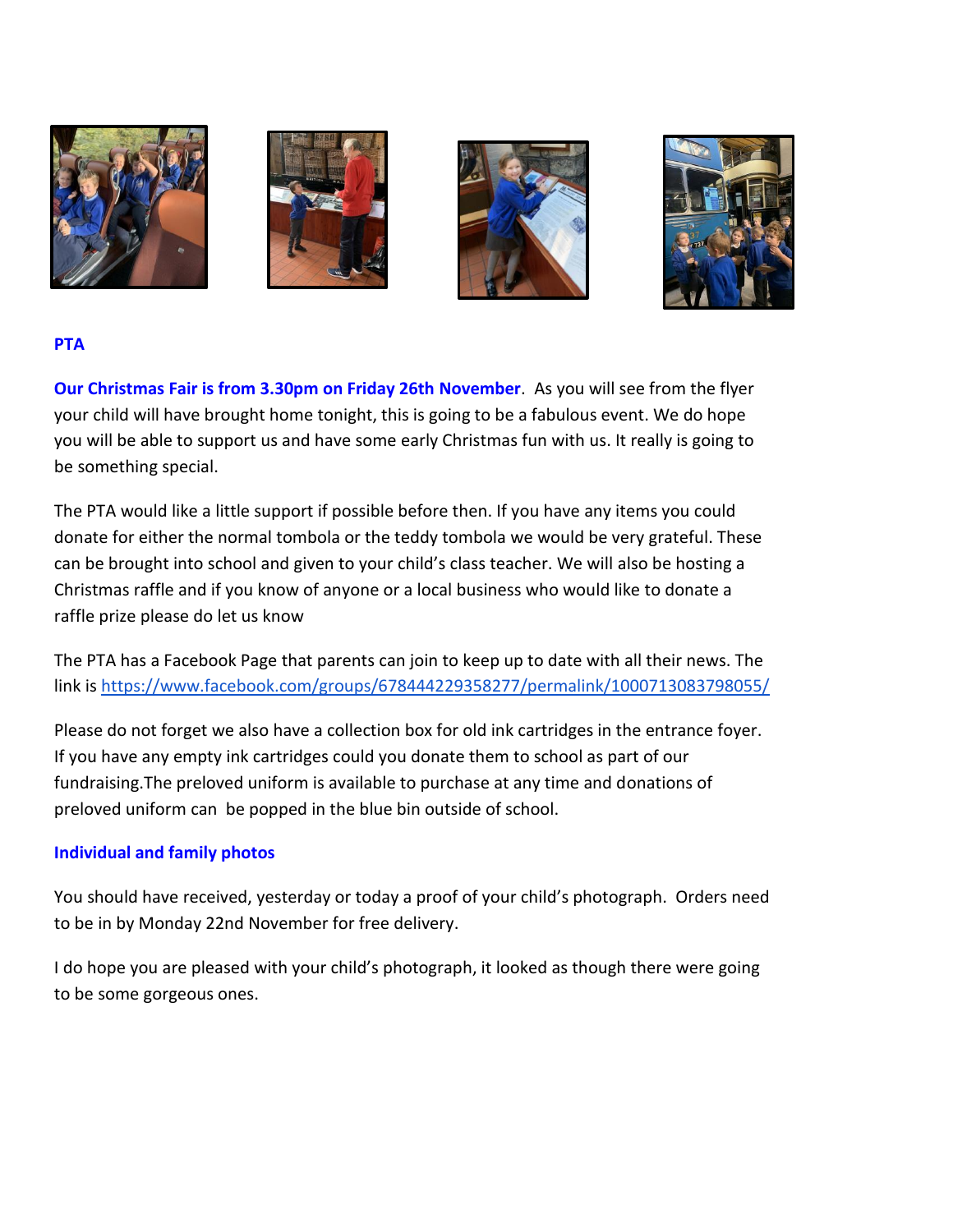## **Children in Need**

On Friday 19th November we will be celebrating Children in Need and we are inviting children to come to school in their pyjamas and they may wear Pudsey Bear

merchandise. We are requesting a small donation of a minimum of £1 for wearing non uniform for the day. We hopefully can 'Together make a difference' with the funds we raise.

Throughout the day we will be creating something throughout the school that shows how together we can achieve so much more.

# **Parking**

Unfortunately, once again parents are using the layby to park in at drop off and pick-up. Please unless you are a Blue Badge Holder or are official school transport (taxi, school bus or coach). Please do be considerate when parking on the roads around school. I know we are all busy people and getting children to school in the morning can be stressful, however let's be kind to our local community. We need to get this in order and make drop and pick up times pleasant and safe for everyone .





**STARS OF THE WEEK Sunflowers - Grayson Daffodils - Kadie Roses - Ruby Tulips - Hannah Lilies - Dennis**





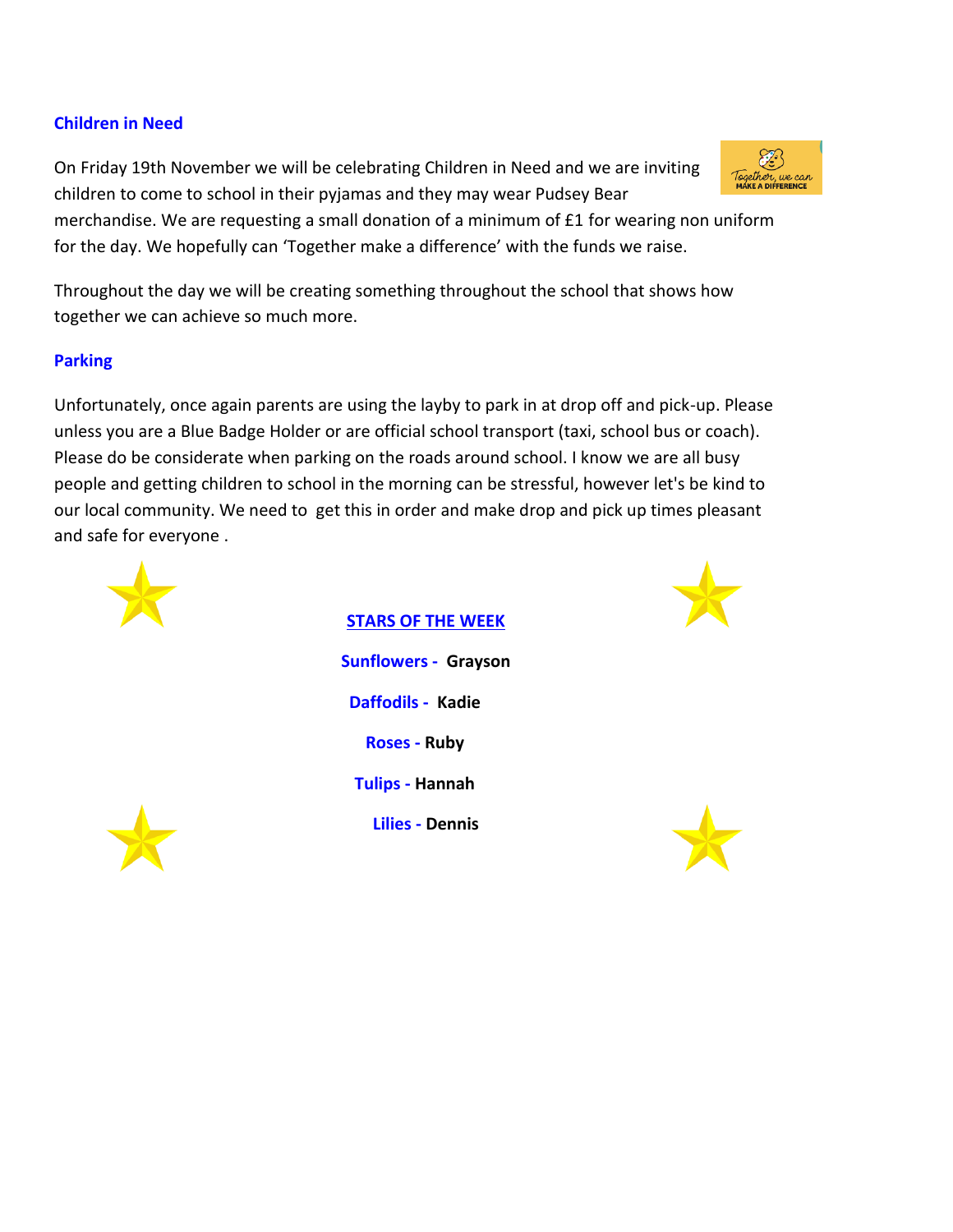

#### **Houses**

The winning house this week is **Roall**

## **Waiting in the morning for classroom doors to open**

Please when you are bringing your child to school in the morning and at collection time, can you ensure they stay close to you and they are not running around the car park or the discovery zone. We have sadly had another report from one of our close neighbours that a large stick has been thrown over into their garden. We will ensure classroom doors are open promptly at the beginning and end of the day. Many thanks for your cooperation with this matter.

#### **Uniform**

**Please can we ask that you put your child's name in their uniform.** We are still finding jumpers, shorts, shoes etc around school without names and often there doesn't appear to be anyone missing them. Also having your child's uniform named helps prevent the wrong person going home in it!

#### **PE Kit**

PE kits need to come into school on a Monday and go home on Friday for washing. We are continuing to do PE as much as possible outside and we will be continuing to complete the Golden Kilometer throughout the winter as often as possible

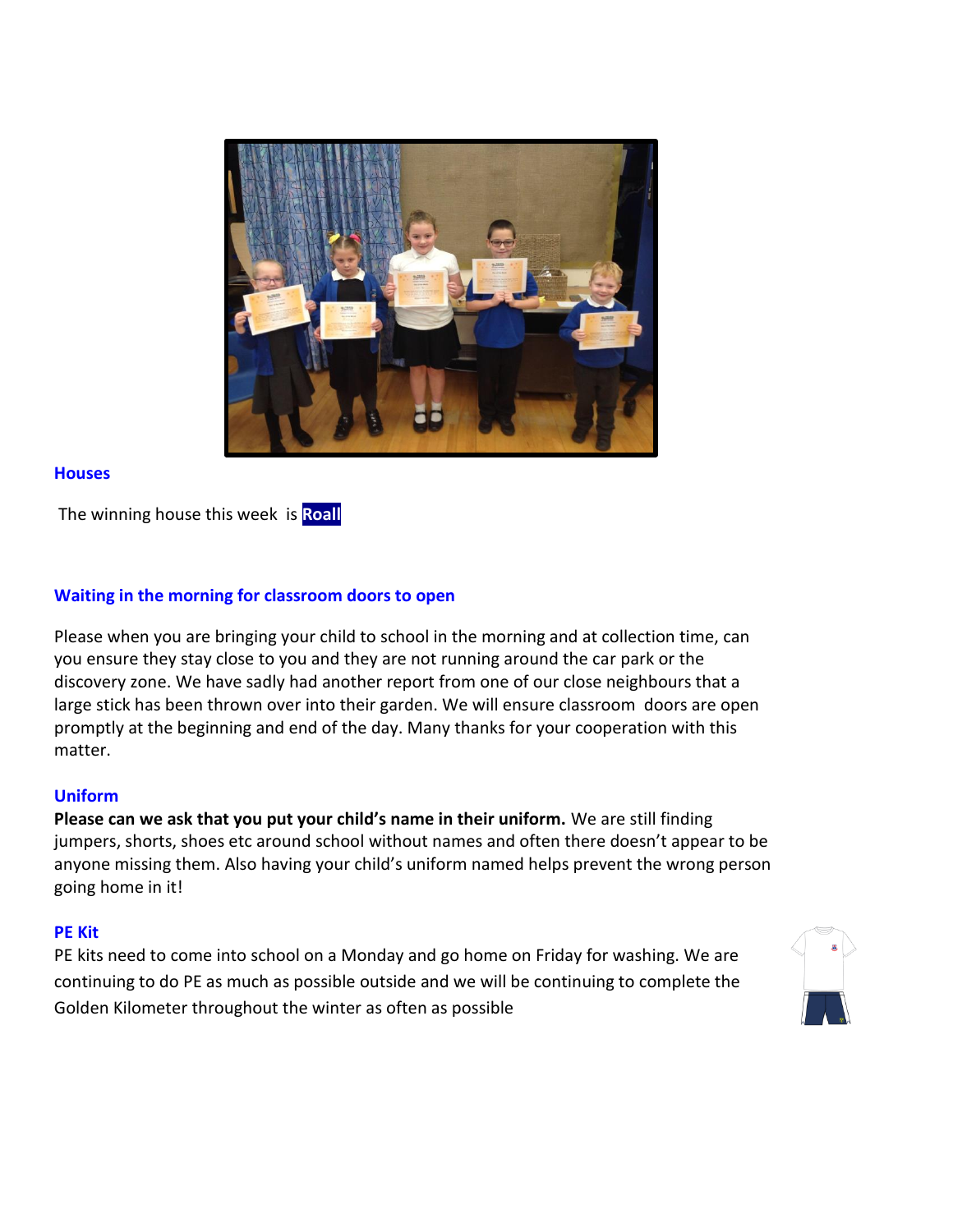#### **School meals**

Thank you again for pre-ordering your child's meals through Parentpay. This is a real help as we then know what you have chosen is something they like and we can, if needed, encourage them to eat.

#### **Morrisons' Good to Grow scheme**

We have signed up to this scheme and therefore if you shop at Morrison's we would value your

support. You can help, without really doing anything other than your normal shop. As we have such an amazing outside space here at Kellington we are really keen to ensure we utilise it to enhance the children's learning experience.

#### **Attendance**

**Please continue to ensure that your child comes to school everyday that they possibly can**. We are working extremely hard to enable all the children to not be disadvantaged by their lost learning due to the issues over the last 18 months and therefore they need to be here, in school, for us to be able to support them to be the best they can be .

Please can I remind everyone to inform us promptly if your child is absent from school, we do need a message via telephone or email as early as possible, by 9.30 am at the latest, however sooner is preferable. If we do not hear from you we have a duty of care to make contact to establish where your child is. We will keep ringing you until we get a reply. If we don't get a reply we could have to report your child as a missing child.

We know this is sometimes difficult but whenever possible please try and make any appointments outside of school hours, or at the beginning or end of the school day.

## **Attendance this week (Friday-Thursday)**

**Lilies -98.18 % Tulips - 92.47% Roses - 92.62% Daffodils - 88.46% Overall - 93.30%**

#### **Keeping children safe: Covid 19-**

Please can I remind you that if your child or anyone in the family shows any of the following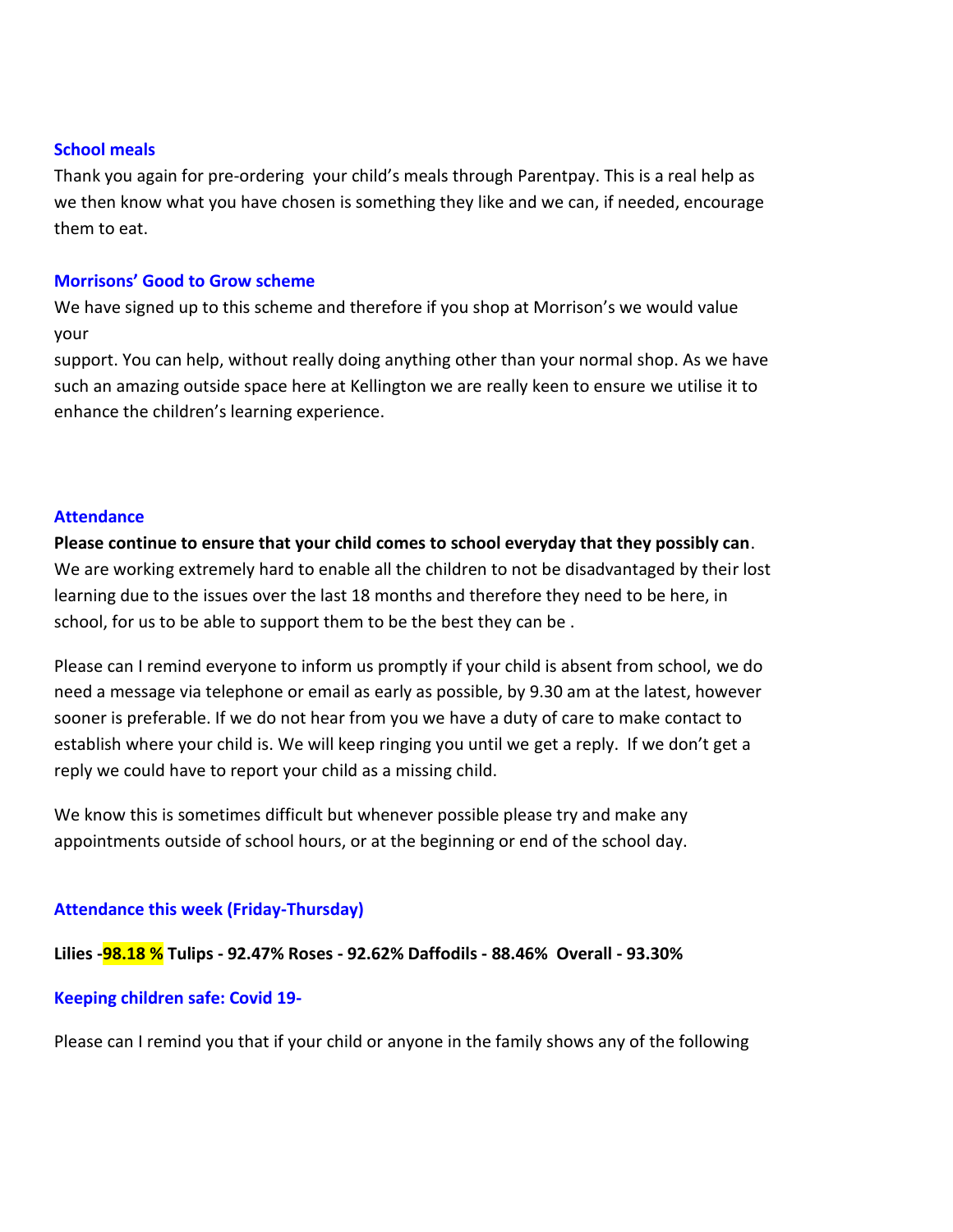symptoms you should seek a PCR covid test ASAP

**A new, continuous cough, or a high temperature, or a loss of, or change in, their normal sense of taste or smell.** Please then follow the guidance in relation to isolating given by Track and Trace. Do inform school if your child tests positive or if they are advised to isolate.

## **Free School Meals**

If you think you may be entitled to Free School Meals please do contact the school for further information on how to check your eligibility and apply. Even if your child is in KS1 and is currently receiving a universal free school meal, if you are eligible for FSM it is really important that you apply, as there are still additional benefits for your child.

#### **Flu Vaccinations**

You should have already received information on how to book your child's flu vaccination in school on the morning of **Thursday 9th December.** We would like to encourage children to take up this opportunity, if they have not accessed a flu vaccination via another source. For children the flu vaccination is not an injection, but a liquid squirted into the child's nostril which does not cause discomfort.

## **EGGTOTS Christmas Fair**



#### **Dates for the Diary**

**w/c 15th November** Anti- bullying week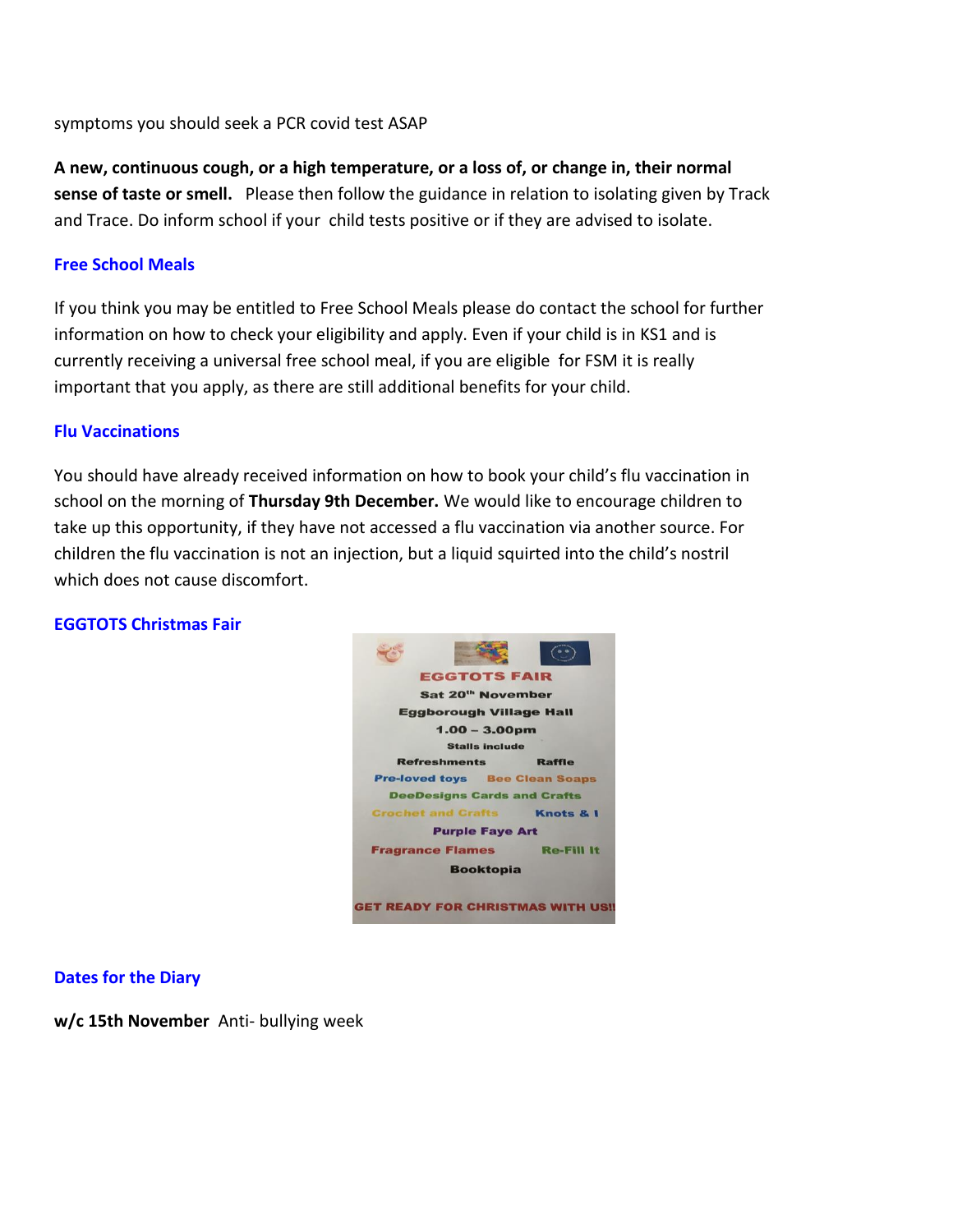**Friday 19th November** - Children in Need - children can wear pyjamas for the day for a small donation to this worthy cause.

**Friday 26th November 3.30pm** - Christmas Fair

**Friday 3rd December** - **9am** Lilies' class assembly

**Tuesday 7th December (9.30am) Wednesday 8th December (9.30am ) and Thursday 9th December (2pm)** Sunflowers, Daffodils and Roses Christmas performance.

*We have added a third date for the performance as we are going to ticket the performances. The tickets will be free of charge but numbers will be limited at each performance in order to keep everyone safe. We will let you know ASAP if this can continue as a live event.* 

**Monday 13th Christingle Service. (Afternoon) -**more details to follow. Father Mike has kindly agreed to return to support us with this service. *We will let you know ASAP if this can still go ahead.* 

**Tuesday 14th December** Whole school trip to the pantomime in Doncaster. *We will let you know ASAP if this can go ahead.* 

**Thursday 16th December** - Christmas dinner

**Friday 17th December** - School closed until the Wednesday 5th January

**Wednesday 5th January 2022** School reopens. Young Voices concert.

I do hope you all have a lovely weekend and those of you who are poorly soon feel better.

Take care and kind regards,

Helen Humphrys

Headteacher.